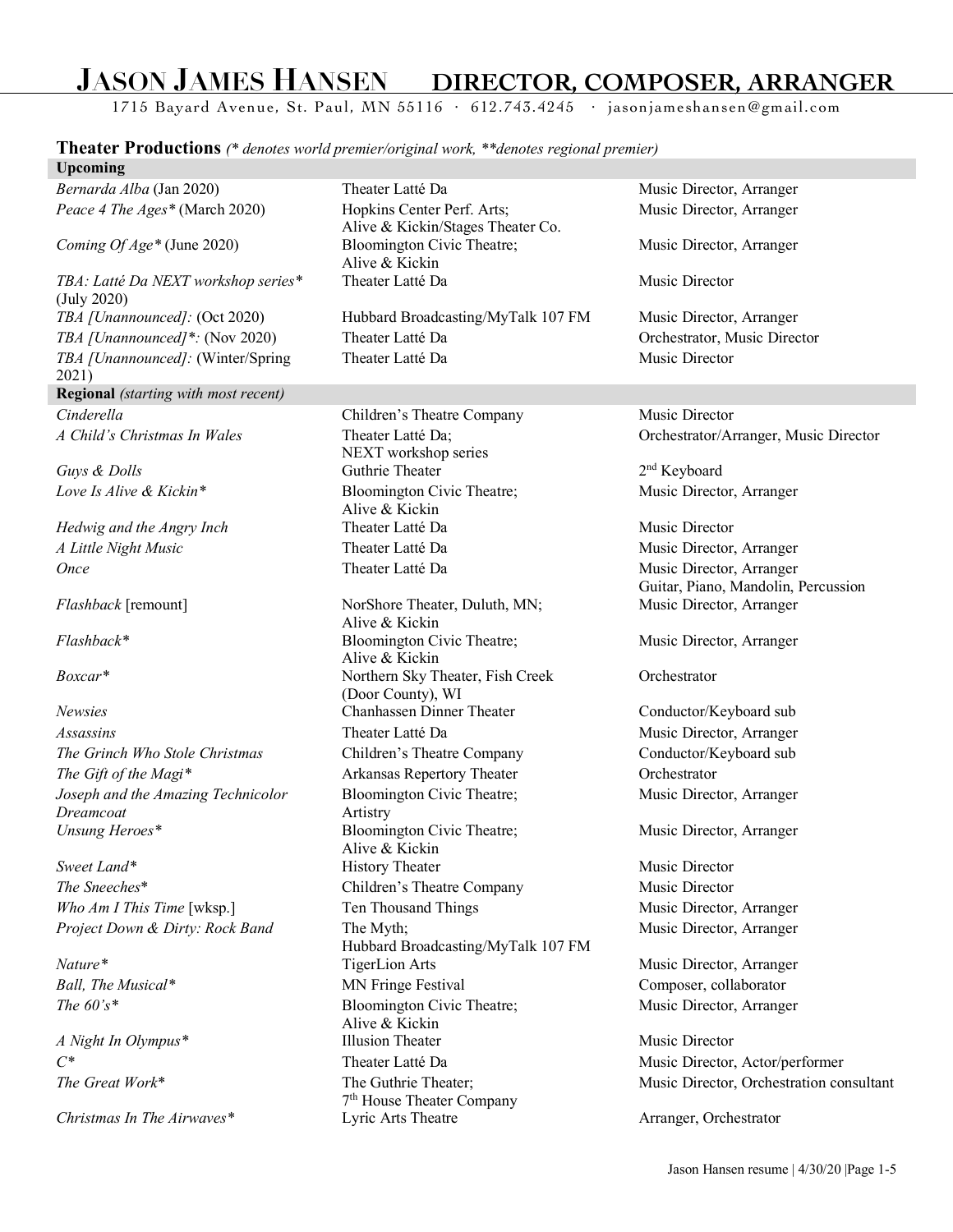#### **Regional (cont.)**

*Orange Is the New POTUS: Shelly Bachberg\* Nature*\* TigerLion Arts TigerLion Arts Music Director, Arranger *Winds Of Change*\* Bloomington Civic Theatre;

*Duets* Varsity Theater

*Fruit Fly: The Musical* (tour)\* St. Cloud Paramount Theater Music Director, Arranger *Project Down & Dirty: The Musical* [Hubbard Broadcasting/MyTalk 107 FM] *Romeo & Juliet* Ten Thousand Things Musician, Assistant Music

*A Very Merry Unauthorized Children's Scientology Pageant*\*\* *A Little Night Music* Theater Mu Theater Music Director, Arranger *Making History*\* Bloomington Civic Theatre;

*SpotLight Showcase* **Hennepin Theater Trust** Music Director, Arranger *Fruit Fly: The Musical* [wksp.]\* Illusion Theater Music Director *Passing Strange*\*\* The Mixed Blood Theater Music Director, Arranger *Our Town* Theater Latté Da Musician, Actor *Othello* Guthrie Theater **Guthrie Theater** Music Consultant *The Scarecrow and His Servant* Children's Theatre Company Music Consultant/Assistant *Flashback* [remount] **JCC** Sabes, Alive & Kickin Music Director, Arranger *The Last 5 Years* FLip! Theatre Company Music Director, Consultant *Shelly Bachberg Presents: How Helen Keller and Anne Frank Freed The Slaves: The Musical*\* *Flashback\** Old Arizona Theatre;

*Love Is Alive*\* Old Arizona Theatre;

*O Brave New World\** Guthrie Theater, BFA Program Arranger, Music Consultant *Avenue Q*<sup>\*\*</sup> Mixed Blood Theatre Music Director, Arranger *Tiny Disasters\** Guthrie Theater, BFA Program Composer/Arranger, Music Director *1776* Guthrie Theater **Guthrie Theater** Assistant to Music Director *Mulan Jr.* Children's Theatre Company Copyist, Assistant to Music Director *25th Annual Putnam County Spelling Bee* (Sr. Intensive)<br>A Prelude to Faustus\*

Alive & Kickin **The Sneeches [wksp.]\*** Children's Theatre Company Music Director *And The World Goes Round* **Jungle Theater** Music Director, substitute *Into The Woods* Theater Latté Da Music Director Alive & Kickin Pantages Theater Music Director, Arranger

Alive & Kickin

Alive & Kickin *Love Is Alive*\* [remount] Bloomington Civic Theatre; Alive & Kickin *Aida* Theater Latté Da **Theater Latté Da** Music Director, Arranger *Next To Normal* \*\* Mixed Blood Theatre Music Director *Fruit Fly: The Musical* \* The Musical \* MN Fringe Festival Music Director, Arranger Alive & Kickin Children's Theatre Company, TAT Program 2nd Keyboard

*A Preligion Eye Figure Theatre Company Music Director Company* (Sr. Intensive) Children's Theatre Company, TAT Program Music Director *Seussical* Children's Theatre Company Assistant to Music Director *The Lost Boys of Sudan\** Children's Theatre Company **Assistant to Music Director** *Huck Finn*<sup>\*</sup> Children's Theatre Company **Assistant to Music Director** *Esperanza Rising*\* Theatre Company **Assistant to Sound Designer** Children's Theatre Company **Assistant** to Sound Designer

MN Fringe Festival Music Director, Arranger, Sound Design

Music Director, Arranger

*Twelfth Night* (May 2015) Theater Mu **Theater Mu Composer, Music Director, Sound Design** Music Director, Arranger

Director/Arranger MN Fringe Festival Music Director, Arranger, Sound Design

Music Director, Arranger

MN Fringe Festival Music Director, Arranger, Consultant

Music Director, Arranger

Music Director, Arranger

Music Director, Arranger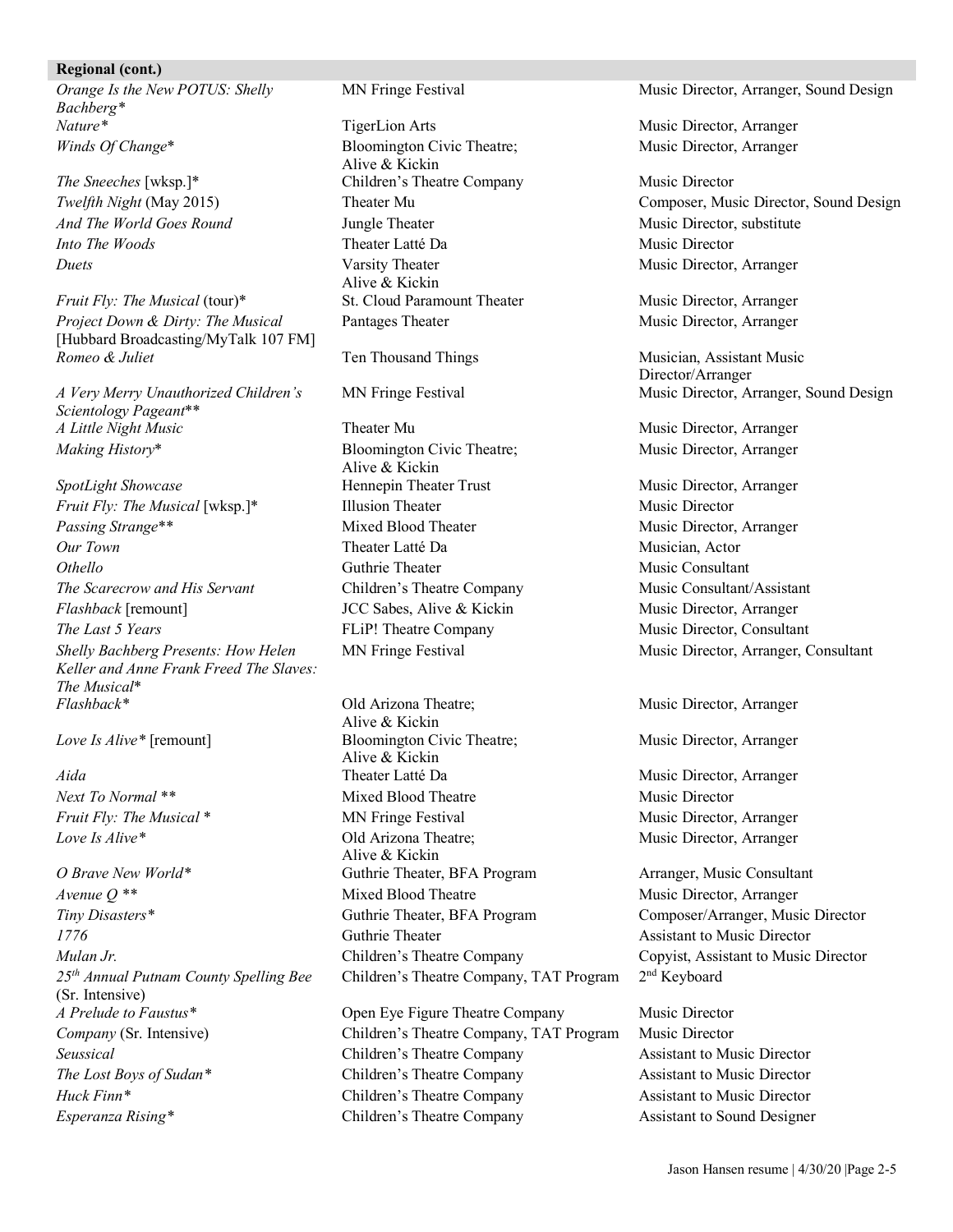#### **Educational/Community**

*Shrek, Jr.* Children's Theatre Company, TAT Program Music Director *Pippin* St. Paul Conservatory for the Performing

*Joseph and the Amazing Technicolor Dreamcoat*

#### **Cabaret/Review**

*One Minneapolis: Minneapolis Foundation Benefit Dinner Fifty More: Curtain Call Ball Benefit* Children's Theatre Company Music Director, Arranger *Making Overtures: Theater Latté Da Benefit Cabaret Man Wanted, feat. Doug Anderson* Camp Bar **Music Director** Music Director *Mu Gala 2014* Theater Mu Theater Mu Music Director *Performing Apprentice Showcase* Children's Theatre Company Music Director *Mu Gala 2013* Theater Mu Theater Mu Music Director *Make Your Own Kind of Music: Theater Latté Da Benefit Cabaret Monday Night Live: Performing Apprentice Showcase\**

*Into The Woods* **Hill-Murray Private School** Music Director *Encore: Home [Variety Show]* Eagan High School Music Director, Arranger *Singin' In The Rain* (July 2018) Eagan Summer Community Theater Music Director, Conductor *James and the Giant Peach, Jr.* (July2018) Children's Theatre Company, TAT Program Music Director, Arranger, Assist. Sound *Encore: The Edge [Variety Show]* Eagan High School Music Director, Arranger *Annie, Jr.* Children's Theatre Company, TAT Program Music Director *Encore: A Child's Dream [Variety Show]* Eagan High School Music Director, Arranger

**The Little Mermaid Eagan Summer Community Theater** Music Director Arts *Little Mermaid, Jr.* Children's Theatre Company, TAT Program Music Director *Beauty and the Beast* Eagan Summer Community Theater Music Director *Once On This Island* St. Paul Conservatory for the Performing Arts *Godspell* Eagan High School Music Director, orchestra and Eagan High School *Dear Edwina, Jr.* Children's Theatre Company, TAT Program Music Director *Fiddler On The Roof* St. Paul Conservatory for the Performing Arts *Beauty and the Beast* Children's Theatre Company, TAT Program Music Director *Peter Pan* Eagan Community Theater Music Director *Grease* Hill-Murray Private School Music Director, Arranger *Willy Wonka and the Chocolate Factory* Children's Theatre Company, TAT Program Music Director, Arranger, Assist. Sound

*Cinderella* Eagan Summer Community Theatre Music Director *Bye Bye Birdie* **Hill-Murray Private School** Music Director Eagan Summer Community Theatre Music Director

*Holiday Inn* **Hill-Murray Private School** Music Director, Arranger *The Music Man* **Eagan Summer Community Theatre** Music Director *Dracula: The Musical\*\** Thill-Murray Private School Music Director *A Midsummer Nights Dream* Eagan High School Composer, Music Director *Fiddler on the Roof* Eagan Summer Community Theater Music Director *Aida* **Hill-Murray Private School** Music Director *Oklahoma!* Eagan Summer Community Theatre Music Director *Footloose* Hill-Murray Private School Music Director *Godspell* Easter Community Theater Director, Music Director, Arranger

*Pin Spot Series: Pin Spot* Theater Latté Da Music Director Minneapolis Foundation, Theater Latté Da Music Director

Theater Latté Da Music Director, Arranger

Theater Latté Da Music Director, Arranger

Children's Theatre Company Composer, Music Director

Design Music Director, Arranger

Music Director

Music Director

Design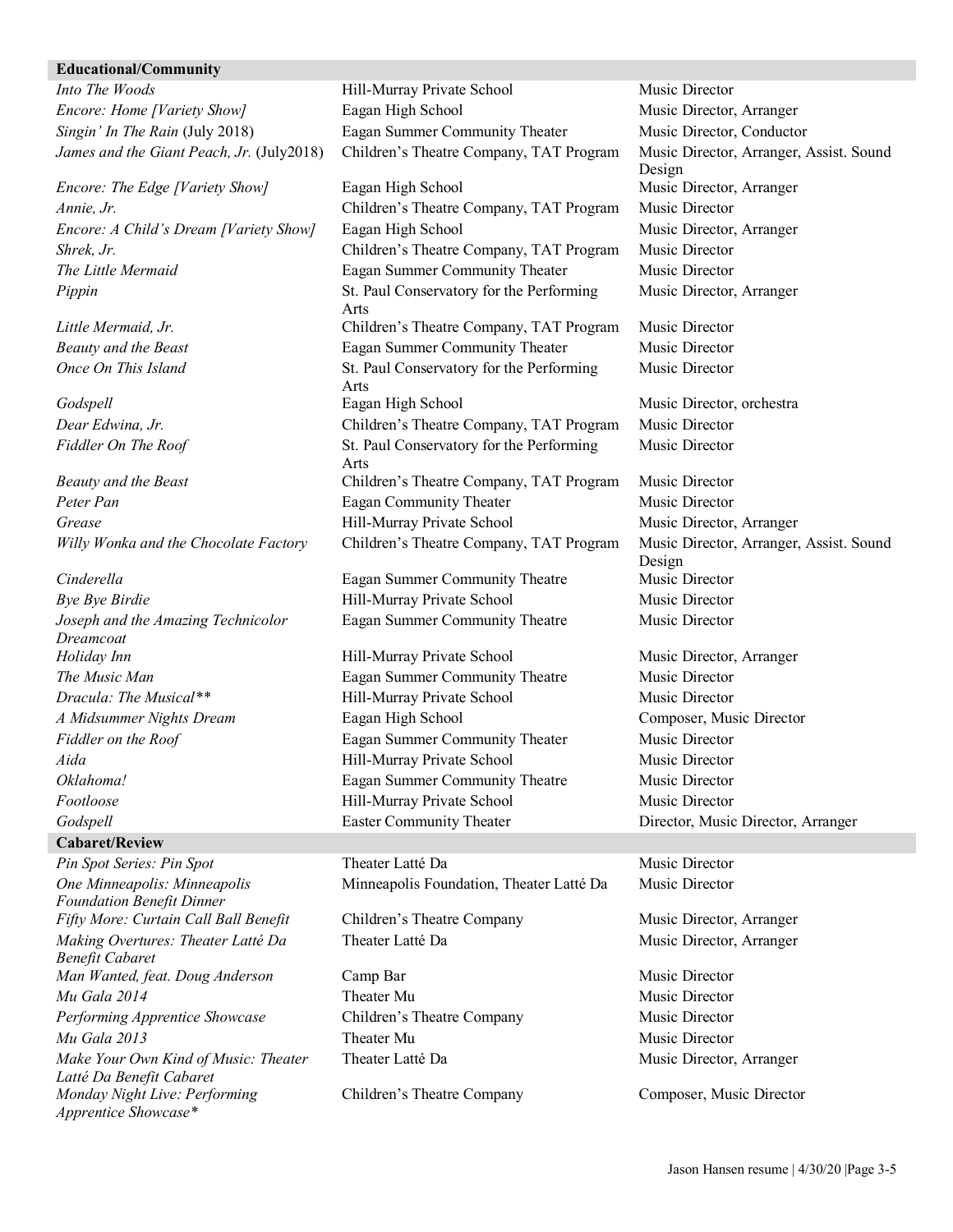#### **University/Other**

*Crazy For You* Concordia College Music Director, Arranger *The Arabian Nights* University of Minnesota Composer, Music Director, Sound Designer

*Old Four Eyes: A Mississippi Panorama* The Minnesota Centennial Showboat Composer and Arranger

## **Ongoing Affiliations**

- **Alive & Kickin**, Minneapolis, Minnesota *(2011-present)* Associate and Music Director, Music Arranger
- **The Catalysts**, Minneapolis, Minnesota *(2014-present, founding member)* Composer in Residence, Music Director
- **Easter Church**, Eagan, Minnesota *(2009-present)* Contemporary Worship Leader, Youth Music Director, Worship Support
- **"Musical Mondays", Monthly Cabaret Series**, Minneapolis, Minnesota *(2012-2019)* Accompanist, Music Director
- **Hennepin Theater Trust** Minneapolis, Minnesota *(2014-present)* Music Director, Consultant (Spotlight, Summer in the City, other events)
- **Independent School District 196**, Rosemount/Apple Valley/Eagan, Minnesota *(2006-present)* Arranger, Music Director

### **Awards**

- 2018 MN Theater Award, Exceptional Performative Direction, *Assassins*, Theater Latté Da
- 2016 South Suburban Conference Achievement Award for Fine Arts
- 2007 Century Council Sound Design Award, *The Arabian Nights* (University of MN)
- 2006 Ivey Award winning production (Open Eye Figure Theatre), *A Prelude to Faust*  overall excellence

## **Published Works**

- *Listen To The Children [Hal Leonard (Boosey & Hawkes) CME Intermediate Series]* (2014), text by Larry Sagen *[Commissioned by the Minnesota Valley Men's and Women's Chorale; Apple Valley, Minnesota]*
- *Clouds [Alfred Pop Series]* (2013), words and music by Zach Sobiech *[Principal contributing Two-Part arranger]*

## **Select Concert Compositions**

- *Look To This Day* (2014) *for TTBB Mixed Men's Ensemble [Commissioned by the Minnesota Valley Men's Chorale; Apple Valley, Minnesota]*
- *Ruins Of The Isle* (2008) *for Multiple Percussion, Marimba, and Harp [Commissioned by Brittany Piatz; Minneapolis, Minnesota]*
- *Purple Windmills* (2008) *for Jazz Ensemble [Commissioned by the Eagan High School Jazz II; Eagan, Minnesota]*
- *Almost Touching The Stars* (2008) *for marimba and guitar duet [Commissioned by percussionist Joe Millea for 2008 University of Minnesota Recital*
- *Dance for Two Marimbas and Vibraphone* (2006) *for two mallet percussionists*

## **Additional Arrangements & Orchestrations**

- Hennepin Theater Trust Spotlight Program (2013, 2019, present)
- Numerous arrangements for school districts 11, 194, 196, 717, and 883 (2007-present)
- Minnesota Valley Men's and Women's Chorales (2012-present)
- District 196 Dakota Valley Choral Festival (2013-present)
- University of Minnesota Marching Band (2006)

## **Discography**

- **Sweet Promises, RÜAH** (2014)
- *String arrangements, organ*
- **DEMOS** (2008)

*Self-produced album featuring songwriting from 2006 through 2008*

• **With You (Goodbye) [Single]** (2005)